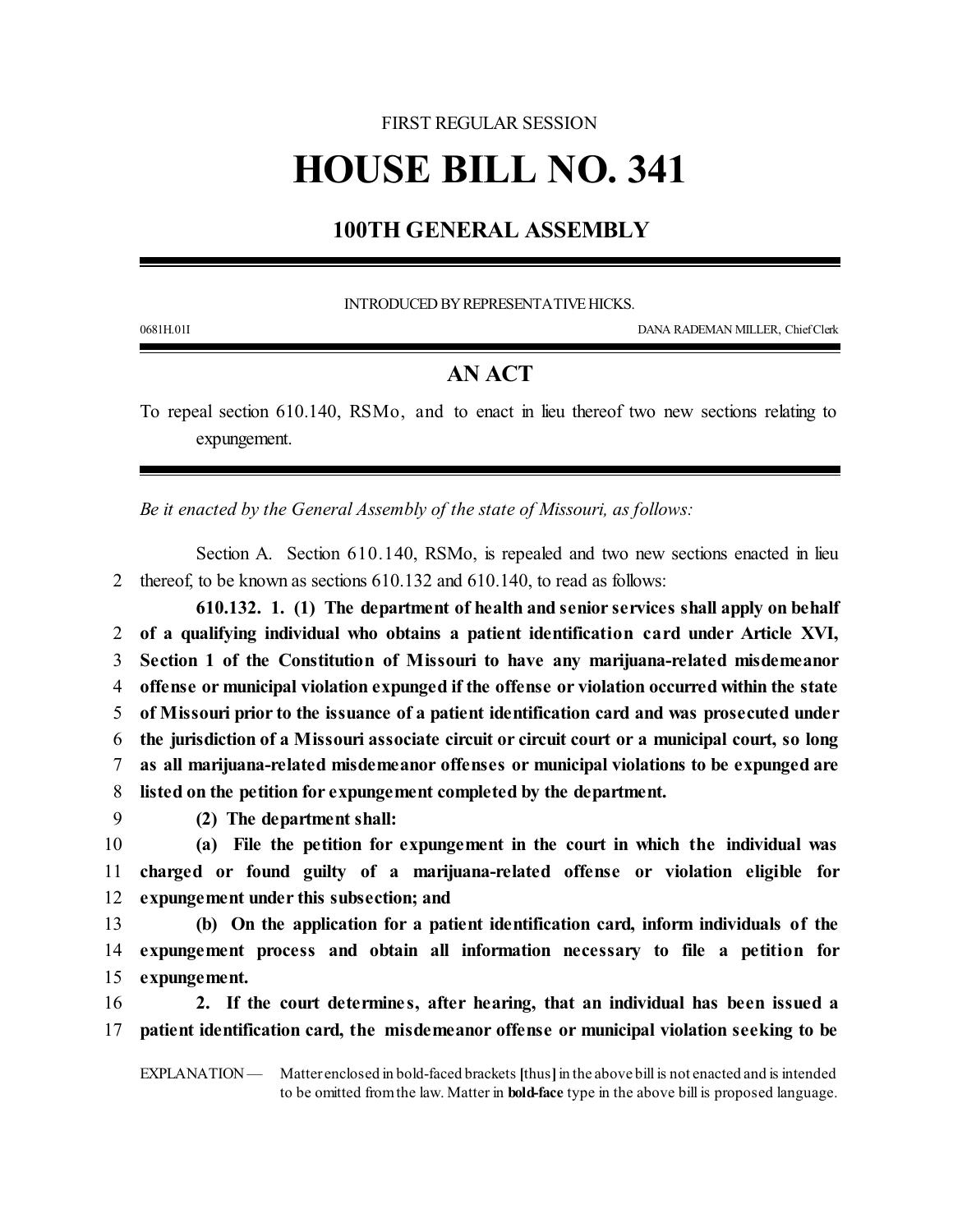**expunged is marijuana-related, and such offense or violation occurred within the state of**

 **Missouri prior to the issuance of the patient identification card, the court shall enter an order for expungement.**

 **3. A petition for expungement under this section may be made at any time, provided such offens e or violation occurred within the state of Missouri prior to the issuance of a patient identification card.**

 **4. Upon granting of the order of expungement, the records and files maintained in any court proceeding in an associate or circuit division of the circuit court or in municipal court under this section shall be confidential and only available to the parties or by order of the court for good cause shown. The effect of such orde r shall be to restore such individual to the status he or she occupied prior to such arrest, plea, or conviction and as if such event had never takenplace. No individual as to whom such order has been entered shall be held thereafter under any provision of any law to be guilty of perjury or otherwise giving a false statement by reasonof his or her failure to recite or acknowledge such arrest, plea, trial, conviction, or expungement in response to any inquiry made of him or her for any purpose whatsoever and no such inquiry shall be made for information relating to an expungement under this section. An individual shall be entitled to only one expungement under this section. Nothing contained in this section shall prevent the department from maintaining such records as to ensure that an individual receives only one expungement under this section for the purpose of informing the proper authorities of the contents of any record maintained under this section.**

610.140. 1. Notwithstanding any other provision of law and subject to the provisions of this section, any person may apply to any court in which such person was charged or found guilty of any offenses, violations, or infractions for an order to expunge records of such arrest, plea, trial, or conviction. Subject to the limitations of subsection 12 of this section, a person may apply to have one or more offenses, violations, or infractions expunged if such offense, violation, or infraction occurred within the state of Missouri and was prosecuted under the jurisdiction of a Missouri municipal, associate circuit, or circuit court, so long as such person lists all the offenses, violations, and infractions he or she is seeking to have expunged in the petition and so long as all such offenses, violations, and infractions are not excluded under subsection 2 of this section. If the offenses, violations, or infractions were charged as counts in the same indictment or information or were committed as part of the same course of criminal conduct, the person may include all the related offenses, violations, and infractions in the petition, regardless of the limits of subsection 12 of this section, and the petition shall only count as a petition for expungement of the highest level violation or offense contained in the petition for the purpose of determining future eligibility for expungement.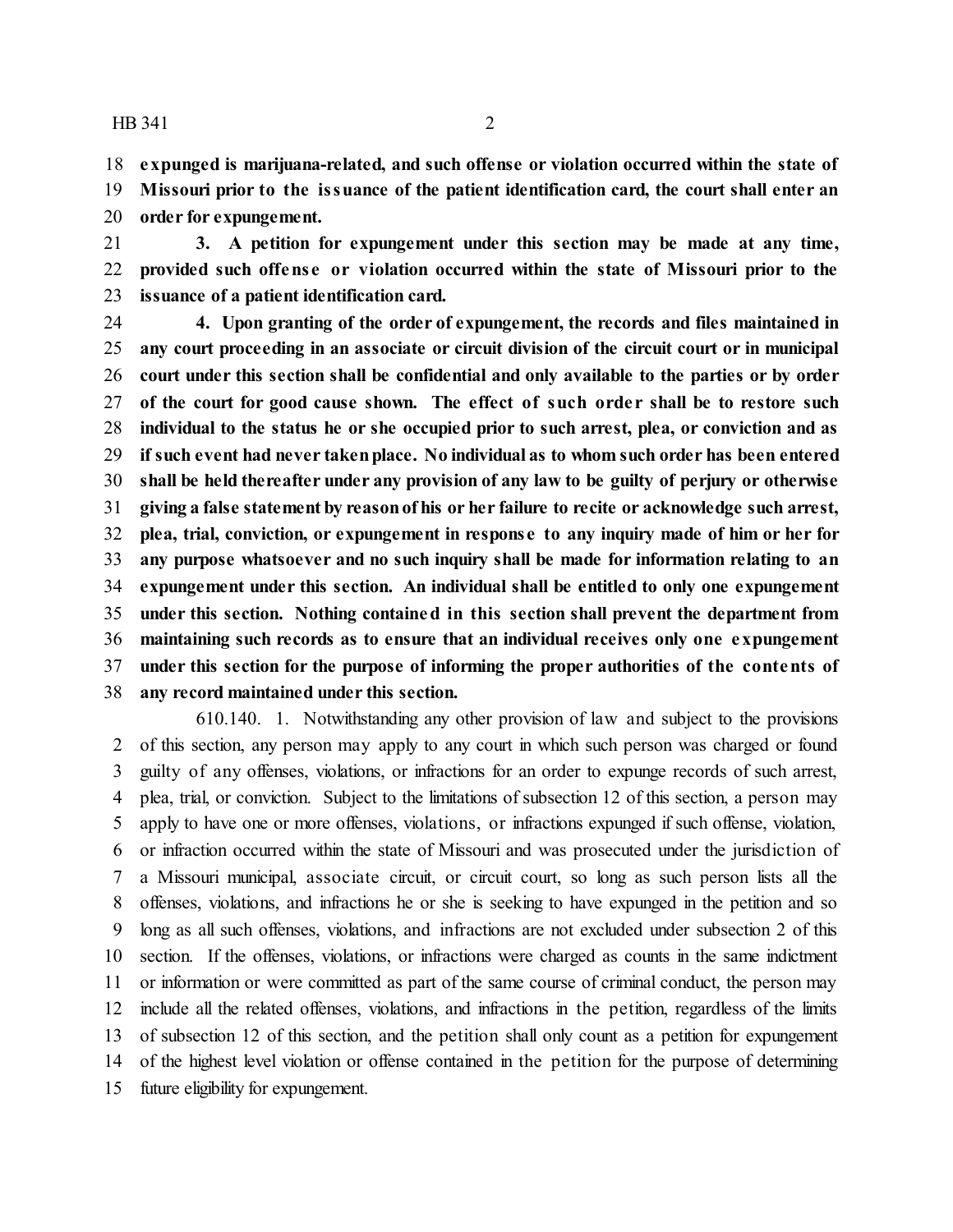2. The following offenses, violations, and infractions shall not be eligible for expungement under this section:

(1) Any class A felony offense;

(2) Any dangerous felony as that term is defined in section 556.061;

(3) Any offense that requires registration as a sex offender;

(4) Any felony offense where death is an element of the offense;

 (5) Any felony offense of assault; misdemeanor or felony offense of domestic assault; or felony offense of kidnapping;

 (6) Any offense listed, or previously listed, in chapter 566 or section 105.454, 105.478, 115.631, 130.028, 188.030, 188.080, 191.677, 194.425, 217.360, 217.385, 334.245, 375.991, 389.653, 455.085, 455.538, 557.035, 565.084, 565.085, 565.086, 565.095, 565.120, 565.130, 565.156, 565.200, 565.214, 566.093, 566.111, 566.115, 568.020, 568.030, 568.032, 568.045, 568.060, 568.065, 568.080, 568.090, 568.175, 569.030, 569.035, 569.040, 569.050, 569.055, 569.060, 569.065, 569.067, 569.072, 569.100, 569.160, 570.025, 570.030, 570.090, 570.100, 570.130, 570.180, 570.223, 570.224, 570.310, 571.020, 571.060, 571.063, 571.070, 571.072, 571.150, 574.070, 574.105, 574.115, 574.120, 574.130, 575.040, 575.095, 575.153, 575.155, 575.157, 575.159, 575.195, 575.200, 575.210, 575.220, 575.230, 575.240, 575.350, 575.353, 577.078, 577.703, 577.706, 578.008, 578.305, 578.310, or 632.520;

 (7) Any offense eligible for expungement under section 577.054 **[**or**] ,** 610.130**, or 610.132**;

 (8) Any intoxication-related traffic or boating offense as defined in section 577.001, or any offense of operating an aircraft with an excessive blood alcohol content or while in an intoxicated condition;

 (9) Any ordinance violation that is the substantial equivalent of any offense that is not eligible for expungement under this section;

 (10) Any violation of any state law or county or municipal ordinance regulating the operation of motor vehicles when committed by an individual who has been issued a commercial driver's license or is required to possess a commercial driver's license issued by this state or any other state; and

 (11) Any offense of section 571.030, except any offense under subdivision (1) of subsection 1 of section 571.030 where the person was convicted or found guilty prior to January 1, 2017.

 3. The petition shall name as defendants all law enforcement agencies, courts, prosecuting or circuit attorneys, municipal prosecuting attorneys, central state repositories of criminal records, or others who the petitioner has reason to believe may possess the records subject to expungement for each of the offenses, violations, and infractions listed in the petition.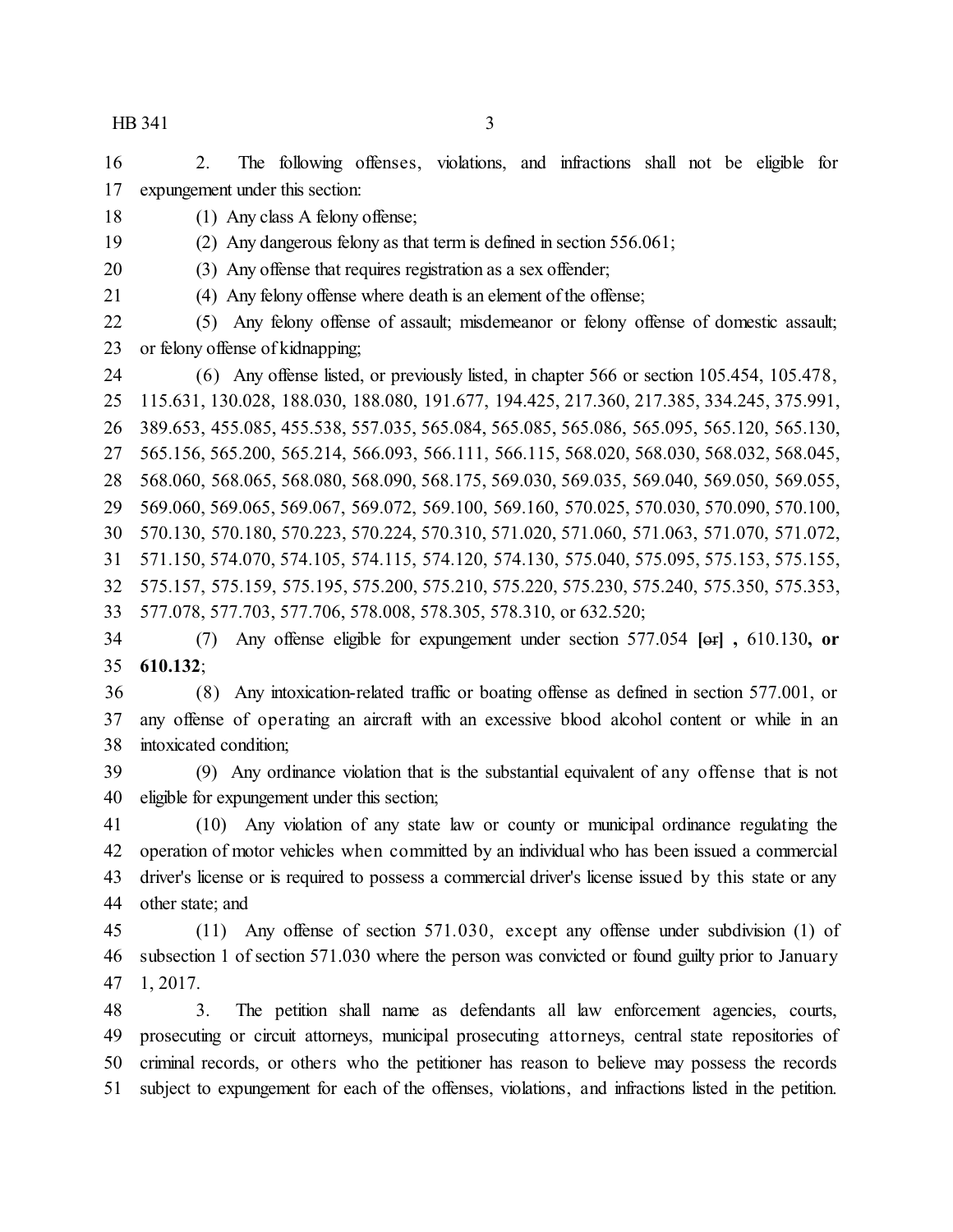The court's order of expungement shall not affect any person or entity not named as a defendant in the action.

- 4. The petition shall include the following information:
- (1) The petitioner's:
- (a) Full name;
- (b) Sex;
- (c) Race;
- (d) Driver's license number, if applicable; and
- (e) Current address;

 (2) Each offense, violation, or infraction for which the petitioner is requesting expungement;

 (3) The approximate date the petitioner was charged for each offense, violation, or infraction; and

 (4) The name of the county where the petitioner was charged for each offense, violation, or infraction and if any of the offenses, violations, or infractions occurred in a municipality, the name of the municipality for each offense, violation, or infraction; and

(5) The case number and name of the court for each offense.

 5. The clerk of the court shall give notice of the filing of the petition to the office of the prosecuting attorney, circuit attorney, or municipal prosecuting attorney that prosecuted the offenses, violations, or infractions listed in the petition. If the prosecuting attorney, circuit attorney, or municipal prosecuting attorney objects to the petition for expungement, he or she shall do so in writing within thirty days after receipt of service. Unless otherwise agreed upon by the parties, the court shall hold a hearing within sixty days after any written objection is filed, giving reasonable notice of the hearing to the petitioner. If no objection has been filed within thirty days after receipt of service, the court may set a hearing on the matter and shall give reasonable notice of the hearing to each entity named in the petition. At any hearing, the court may accept evidence and hear testimony on, and may consider, the following criteria for each of the offenses, violations, or infractions listed in the petition for expungement:

 (1) At the time the petition is filed, it has been at least seven years if the offense is a felony, or at least three years if the offense is a misdemeanor, municipal offense, or infraction, from the date the petitioner completed any authorized disposition imposed under section 557.011 for each offense, violation, or infraction listed in the petition;

 (2) The person has not been found guilty of any other misdemeanor or felony, not including violations of the traffic regulations provided under chapters 304 and 307, during the time period specified for the underlying offense, violation, or infraction in subdivision (1) of this subsection;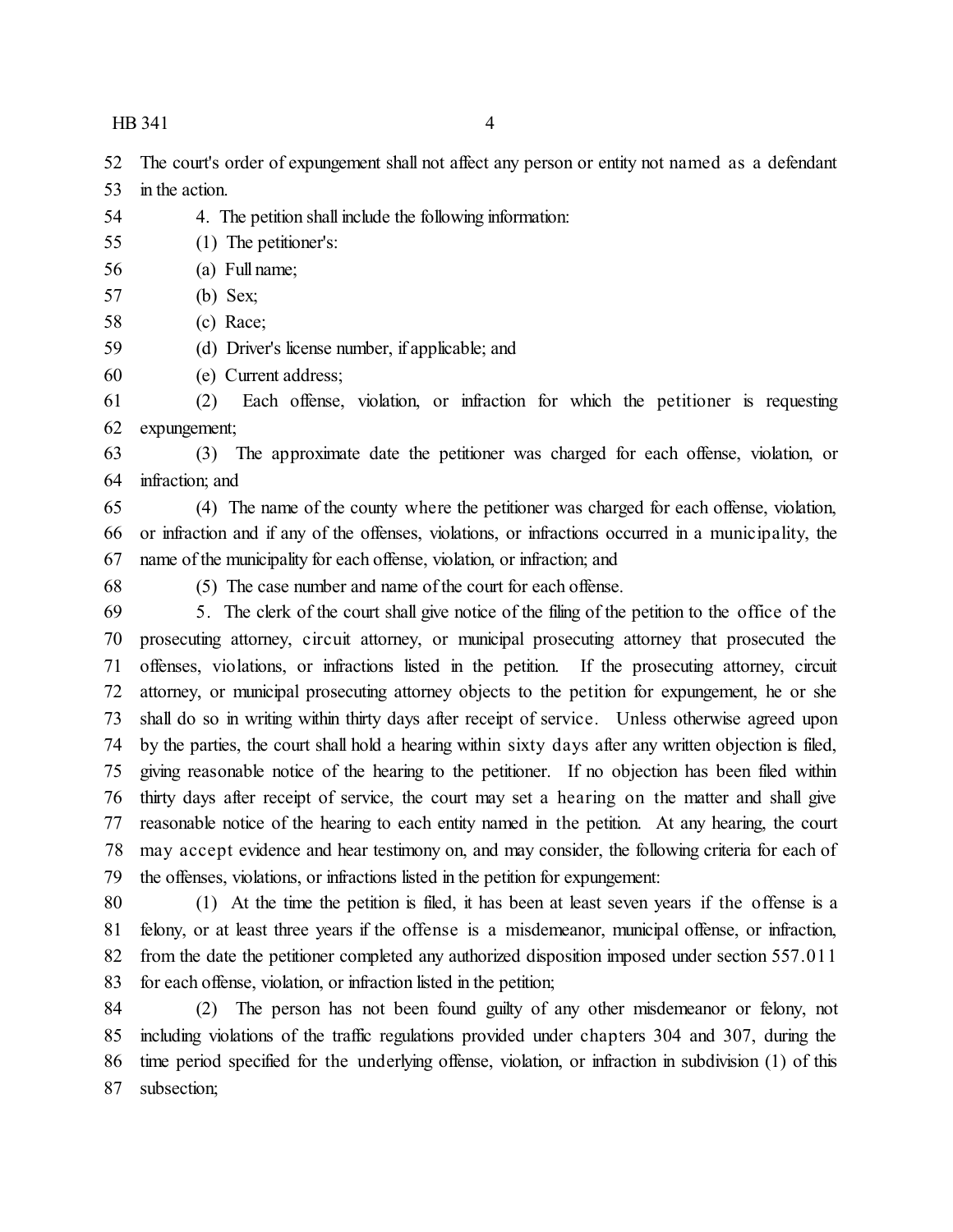(3) The person has satisfied all obligations relating to any such disposition, including the payment of any fines or restitution;

(4) The person does not have charges pending;

 (5) The petitioner's habits and conduct demonstrate that the petitioner is not a threat to the public safety of the state; and

 (6) The expungement is consistent with the public welfare and the interests of justice warrant the expungement.

 A pleading by the petitioner that such petitioner meets the requirements of subdivisions (5) and (6) of this subsection shall create a rebuttable presumption that the expungement is warranted so long as the criteria contained in subdivisions (1) to (4) of this subsection are otherwise satisfied. The burden shall shift to the prosecuting attorney, circuit attorney, or municipal prosecuting attorney to rebut the presumption. A victim of an offense, violation, or infraction listed in the petition shall have an opportunity to be heard at any hearing held under this section, and the court may make a determination based solely on such victim's testimony.

 6. A petition to expunge records related to an arrest for an eligible offense, violation, or infraction may be made in accordance with the provisions of this section to a court of competent jurisdiction in the county where the petitioner was arrested no earlier than three years from the date of arrest; provided that, during such time, the petitioner has not been charged and the petitioner has not been found guilty of any misdemeanor or felony offense.

 7. If the court determines that such person meets all the criteria set forth in subsection 5 of this section for each of the offenses, violations, or infractions listed in the petition for expungement, the court shall enter an order of expungement. In all cases under this section, the court shall issue an order of expungement or dismissal within six months of the filing of the petition. A copy of the order of expungement shall be provided to the petitioner and each entity possessing records subject to the order, and, upon receipt of the order, each entity shall close any record in its possession relating to any offense, violation, or infraction listed in the petition, in the manner established by section 610.120. The records and files maintained in any administrative or court proceeding in a municipal, associate, or circuit court for any offense, infraction, or violation ordered expunged under this section shall be confidential and only available to the parties or by order of the court for good cause shown. The central repository shall request the Federal Bureau of Investigation to expunge the records from its files.

 8. The order shall not limit any of the petitioner's rights that were restricted as a collateral consequence of such person's criminal record, and such rights shall be restored upon issuance of the order of expungement. Except as otherwise provided under this section, the effect of such order shall be to restore such person to the status he or she occupied prior to such arrests, pleas,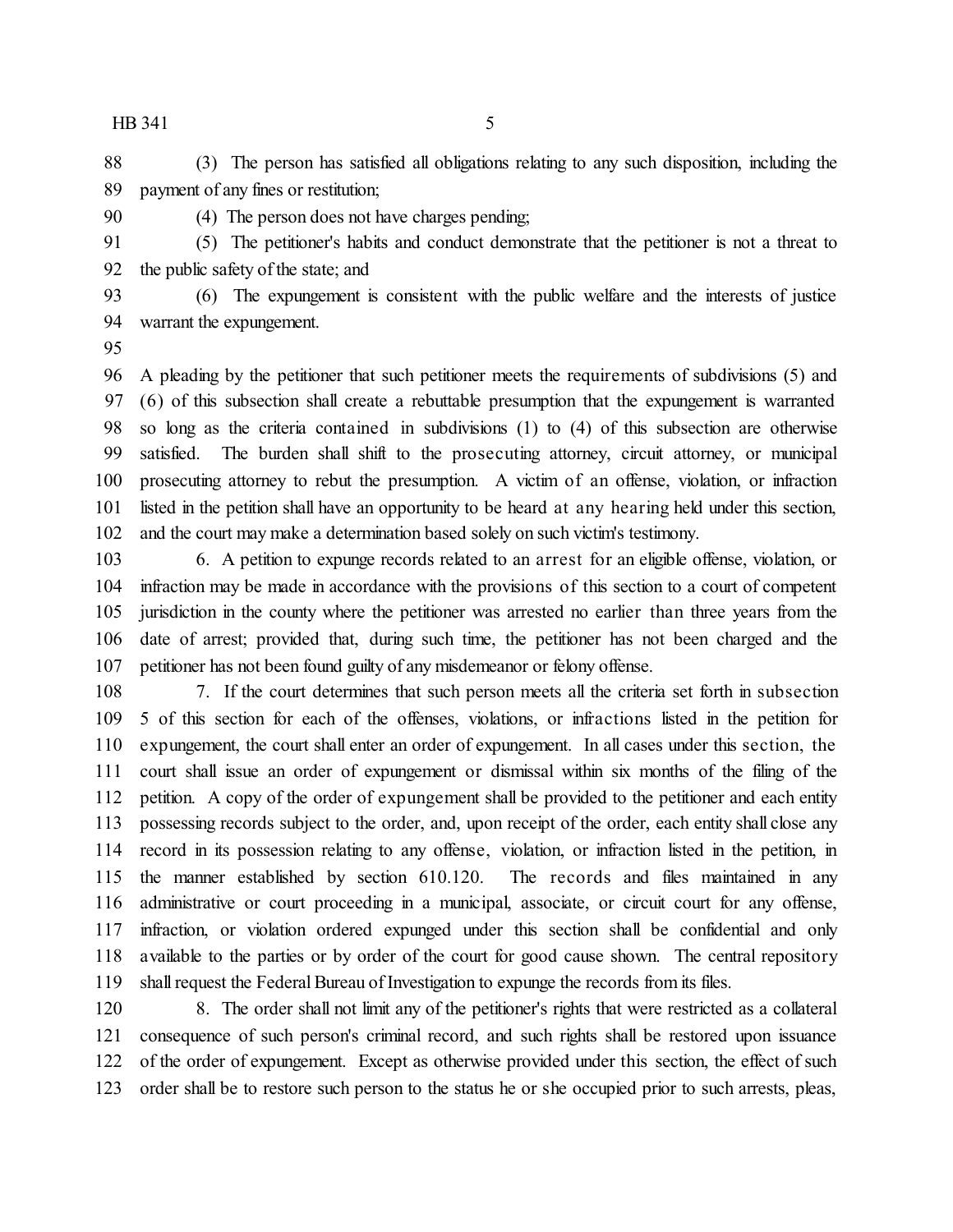trials, or convictions as if such events had never taken place. No person as to whom such order has been entered shall be held thereafter under any provision of law to be guilty of perjury or otherwise giving a false statement by reason of his or her failure to recite or acknowledge such arrests, pleas, trials, convictions, or expungement in response to an inquiry made of him or her and no such inquiry shall be made for information relating to an expungement, except the petitioner shall disclose the expunged offense, violation, or infraction to any court when asked or upon being charged with any subsequent offense, violation, or infraction. The expunged offense, violation, or infraction may be considered a prior offense in determining a sentence to be imposed for any subsequent offense that the person is found guilty of committing.

 9. Notwithstanding the provisions of subsection 8 of this section to the contrary, a person granted an expungement shall disclose any expunged offense, violation, or infraction when the disclosure of such information is necessary to complete any application for:

 (1) A license, certificate, or permit issued by this state to practice such individual's profession;

(2) Any license issued under chapter 313 or permit issued under chapter 571;

 (3) Paid or unpaid employment with an entity licensed under chapter 313, any state-operated lottery, or any emergency services provider, including any law enforcement agency;

 (4) Employment with any federally insured bank or savings institution or credit union or an affiliate of such institution or credit union for the purposes of compliance with 12 U.S.C. Section 1829 and 12 U.S.C. Section 1785;

 (5) Employment with any entity engaged in the business of insurance or any insurer for the purpose of complying with 18 U.S.C. Section 1033, 18 U.S.C. Section 1034, or other similar law which requires an employer engaged in the business of insurance to exclude applicants with certain criminal convictions from employment; or

 (6) Employment with any employer that is required to exclude applicants with certain criminal convictions from employment due to federal or state law, including corresponding rules and regulations.

 An employer shall notify an applicant of the requirements under subdivisions (4) to (6) of this subsection. Notwithstanding any provision of law to the contrary, an expunged offense, violation, or infraction shall not be grounds for automatic disqualification of an applicant, but may be a factor for denying employment, or a professional license, certificate, or permit; except that, an offense, violation, or infraction expunged under the provisions of this section may be grounds for automatic disqualification if the application is for employment under subdivisions (4) to (6) of this subsection.